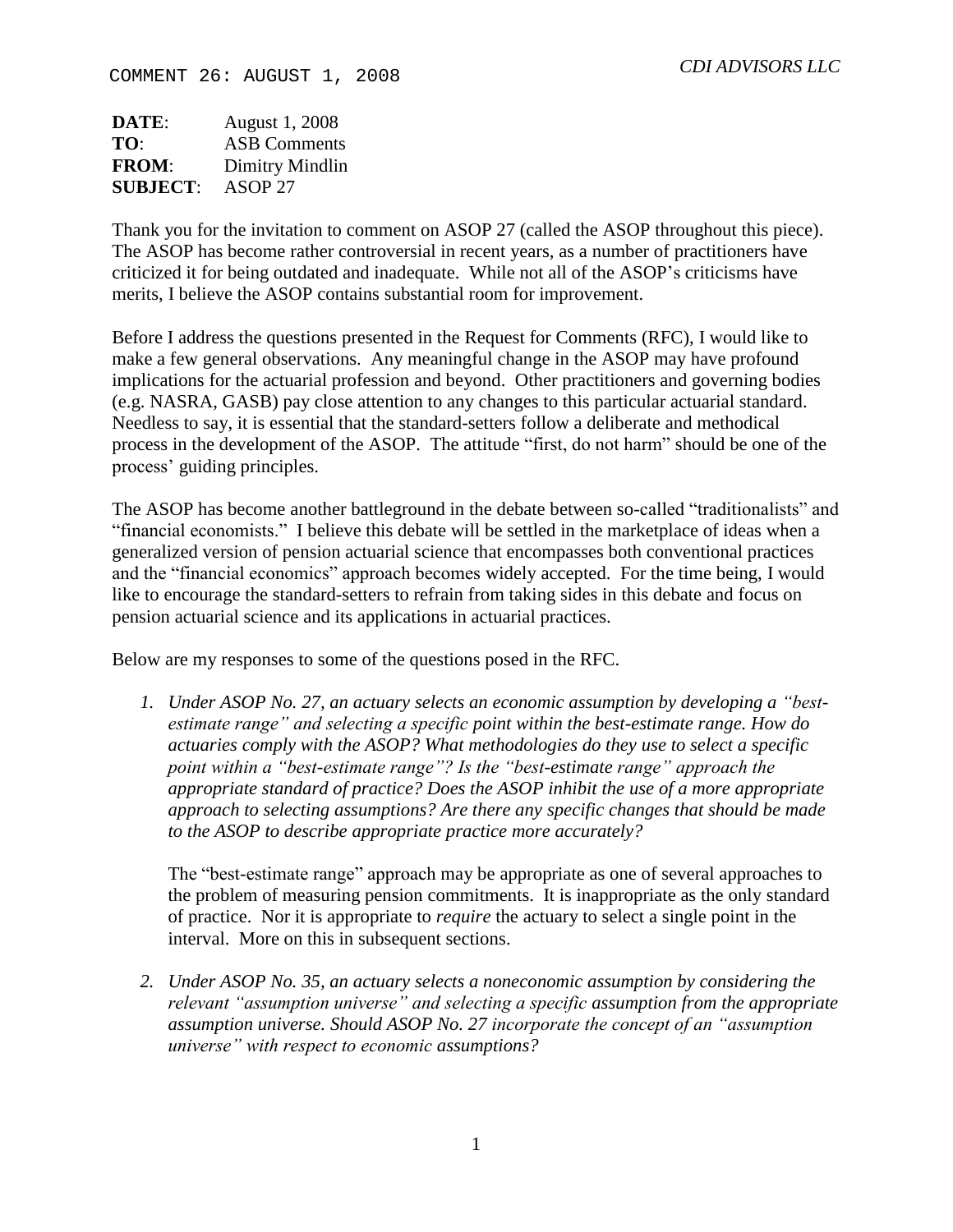This question is somewhat premature. The standard-setters should determine the nature of economic assumptions first and then deal with the concept of "assumption universe." For example, imagine that it has been determined that the economic assumptions should include a full set of forward-looking capital market assumptions (expected return, risk, and correlation matrix for all asset classes under consideration). Then the meaning of the concept of "assumption universe" may not be perfectly clear, so the question may become moot.

*3. Currently, the selection of an economic assumption that is not within the "best estimate range" is considered a deviation from the guidance in ASOP No. 27. Should the ASOP permit an actuary to select an economic assumption that lies outside the best-estimate range (for example, to include a margin for conservatism, or to calculate a range of values instead of a single measurement of plan obligations)? If so, what specific guidance should ASOP No. 27 provide with respect to the selection of such economic assumptions?*

The ASOP should not only permit an actuary to select an economic assumption that lies outside the "best estimate range," but also permit the use of approaches other than the "best estimate range." In any case, the actuary should disclose the methodology and assumptions utilized in the determination of the assumptions.

*4. Currently, the guidance in ASOP No. 27 does not include the asset valuation method or the difference between the market value and actuarial value of a plan's assets among the considerations in selecting an investment return assumption. Is it appropriate for an actuary to consider either of those factors when selecting an investment return assumption? Should the ASOP advise actuaries to consider those factors?*

No. Asset valuation methods serve entirely different purposes.

*5. Have there been any specific changes in actuarial science or practice since the original adoption of ASOP No. 27 that conflict with the guidance in the ASOP? Should the ASOP accommodate any such practices? If so, what specific guidance should ASOP No. 27 provide with respect to such practices?*

This is arguably the most important question in the RFC that requires a more detailed answer. It is hard to claim that there have been some "*specific changes in actuarial science or practice since the original adoption of ASOP No. 27 that conflict with the guidance in the ASOP*" because the relationship between the ASOP and pension actuarial science has *always* been debatable.

The ASOP requires the actuary to select a single point as the investment return assumption (a.k.a. the rate of interest) via the "best estimate range" procedure. This assumption is subsequently employed to produce deterministic present values of pension commitments. While a multitude of deterministic models should certainly be allowed under the ASOP, the *necessity* of utilizing deterministic models has no basis in pension actuarial science.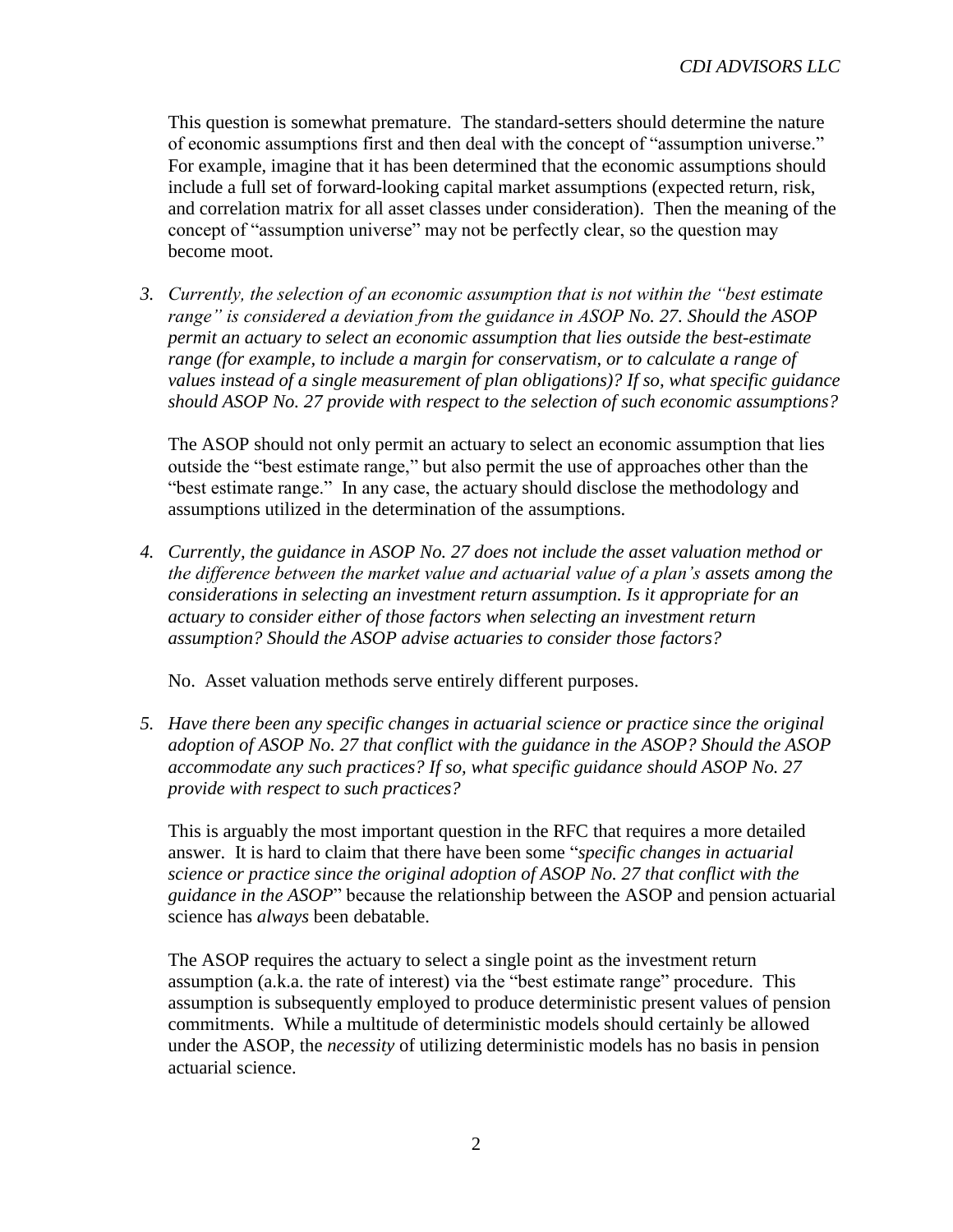Actuarial publications have been perfectly clear about this matter for decades. Winklevoss [1977], for example, wrote the following:

*"Although it is common to find [the interest] assumption set at a constant compound rate, this is a special case of the more general assumption that would allow the rate of interest to vary over time."*<sup>1</sup>

Trowbridge [1989] has a section named "The Rate of Interest as a Random Variable" that contains the following:

*"Of great importance to the actuary is the rate of interest (or more generally, the rate of investment return). … Historically, actuaries have used deterministic models in their treatment of the time value of money, but not because they were unaware of interest rate variation. … The difficulty has not been the lack of concern, but rather a lack of knowledge as to the complexities of interest rate variation. … The development of computers has opened up a range of techniques whereby interest rate variation can be modeled. It appears that this is a direction in which actuarial interest and knowledge may be expected to grow."*<sup>2</sup>

Stochastic rates of investment return lead to stochastic present values, which are wellrepresented in actuarial and financial literature. For example, Chapter 10 in Kellison [1991] is called "Stochastic Approaches to Interest." Among other things, the chapter recognizes the stochastic nature of present values and presents the calculations of the variance of the present value of an annuity-immediate.<sup>3</sup> Bowers [1997] also deals with stochastic present values (although the source of randomness there is population decrements).<sup>4</sup> It should be mentioned that Kellison [1991] and Bowers [1997] are classic textbooks that are still on the suggested reading list for actuarial exams.

The tradition to use deterministic models may have come from multiple sources – regulations, the unavailability of computing power, the complexities of the subject and lack of demand in the marketplace. Pension actuarial science, however, is not one of these sources. Yet, a pension actuary who concludes that "the present value of the pension commitment has mean *X* and variance *Y*" would probably be considered in violation of the guidance in the ASOP, as there is neither "best estimate range" nor single point investment return assumption.

This situation should change. The need for the analysis of stochastic present values is clear, and the ASOP should not impede the development of the actuarial profession. Moreover, the standard-setters should face the fact that if the analysis of stochastic present values is considered a violation of the ASOP, the need for this analysis will not go away. Other professionals will do this work. A recent research paper from *BNY* 

 $\overline{a}$ 

<sup>1</sup> Winklevoss, H.E., *Pension Mathematics with Numerical Illustrations*, Irwin, 1977, page 26.

<sup>2</sup> Trowbridge, C.L., *Fundamental Concepts of Actuarial Science, Centennial Edition*, Actuarial Education and Research Fund, 1989, page 20.

 $3$  Kellison, S.G. [1991], The Theory of Interest, (Second Edition – 1991); Irwin Professional Publishers, page 340.

<sup>4</sup> Bowers, N.L. et. al.[1997], Actuarial Mathematics, (Second Edition), Society of Actuaries.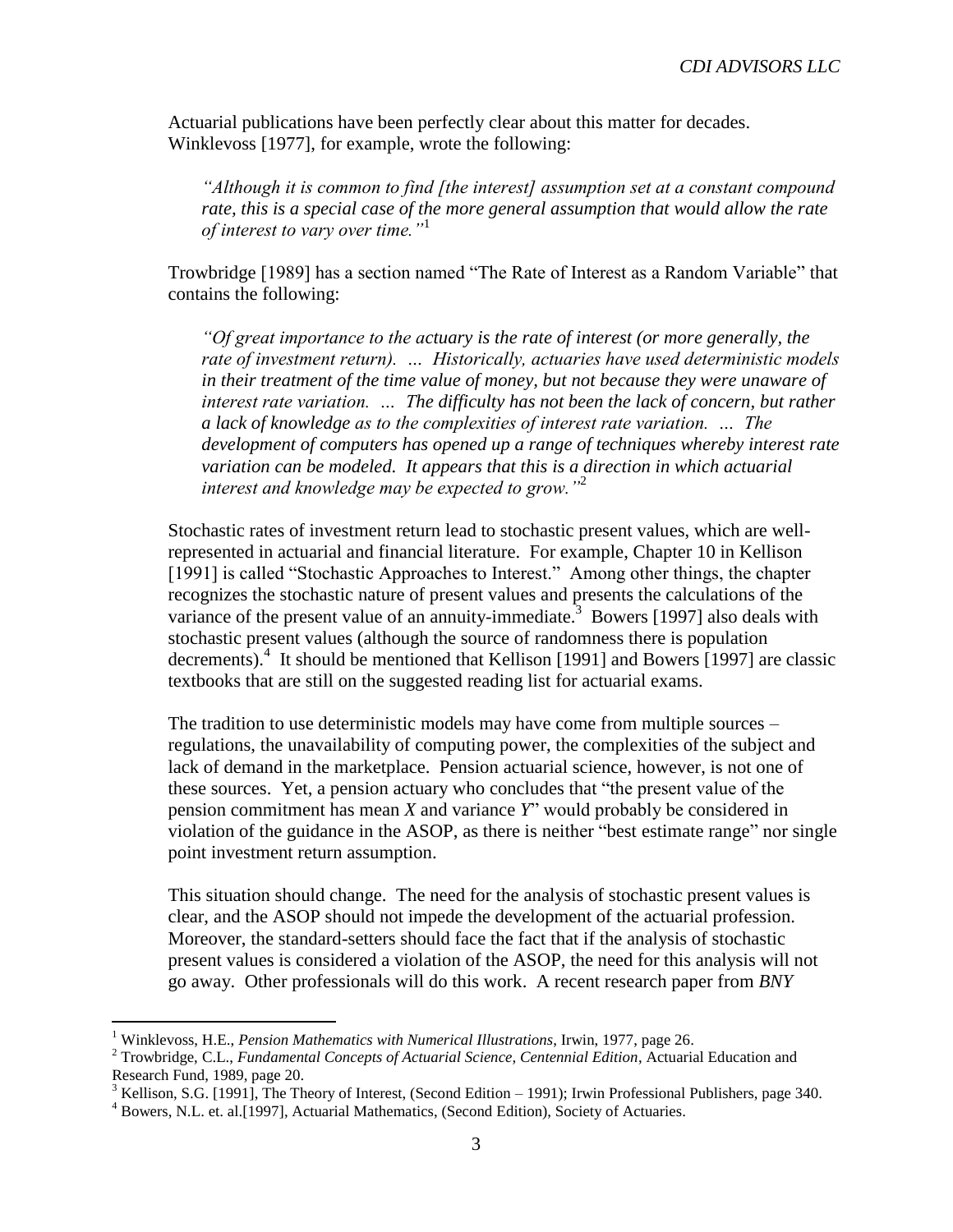*Mellon* talks about "annual probabilistic valuations" for public pension plans.<sup>5</sup> There is at least one investment consulting firm that performs such valuations for selected clients and utilizes the analysis of stochastic present values for asset allocation purposes.

The professional landscape for pension actuaries is changing rapidly. Retirement programs are currently shifting from DB to DC plans, and the need for actuarial expertise may be shifting in this direction as well. The analysis of DC retirement programs requires stochastic models, as deterministic models are simply incapable of providing the comprehensive solutions the marketplace requires.<sup>6</sup> It may be prudent for the standardsetters to consider expanding the scope of the ASOP from DB plans to retirement programs in general and providing actuarial science based guidance to the practitioners working in various areas of the retirement system.

*6. Comments received by the ASB in response to an exposure draft of ASOP No. 4 supported the idea that pension standards should accommodate actuarial practice that incorporates the concepts of financial economics as well as traditional actuarial practice. Does the application of financial economics to the selection of economic assumptions conflict with the guidance in ASOP No. 27, and if so, in what specific ways does it conflict? Should ASOP No. 27 provide specific guidance with respect to financial economics and, if so, what should that guidance be?*

Yes, pension standards should accommodate not only financial economics, but also any other scientific filed that is relevant to actuarial practices.

I suspect, however, that the real meaning of this question is related to what was formerly called "corporate pension finance" and now called "financial economics."<sup>7</sup> The answer to this question is "yes" as well. When the standard-setters conclude that "corporate pension finance" is a scientific field that follows common academic standards in determining its assumptions, language, conclusions, the scope of applicability, and relationships with other scientific fields, they should ensure that the ASOP accommodates this field.

I do not believe that the ASOP should provide specific guidance with respect to "financial economics." Actuarial science based guidance should be able to encompass "corporate pension finance" and related fields.

*7. Is there a need for guidance concerning the selection of economic assumptions for purposes other than measuring pension obligations (for example, for measuring pension risk)? If so, in which specific areas is guidance needed? Should any such guidance be* 

 $\overline{a}$ 

<sup>5</sup> Wozniak, A.D., Austin, P.S. [2008]. U.S. Public Pensions at a Crossroad: Which Way Forward? *BNY Mellon Asset Management*, May, 2008.

<sup>6</sup> See, for example, Milevsky, M.A. [2006]. The Calculus of Retirement Income, *Cambridge University Press*,

<sup>2006.&</sup>lt;br><sup>7</sup> I use quote marks around the term "financial economics" to distinguish the term from financial economics in a broad sense, as presented, for example, in Panjer, H. et al. [1998]. Financial Economics, *The Actuarial Foundation*, 1998.